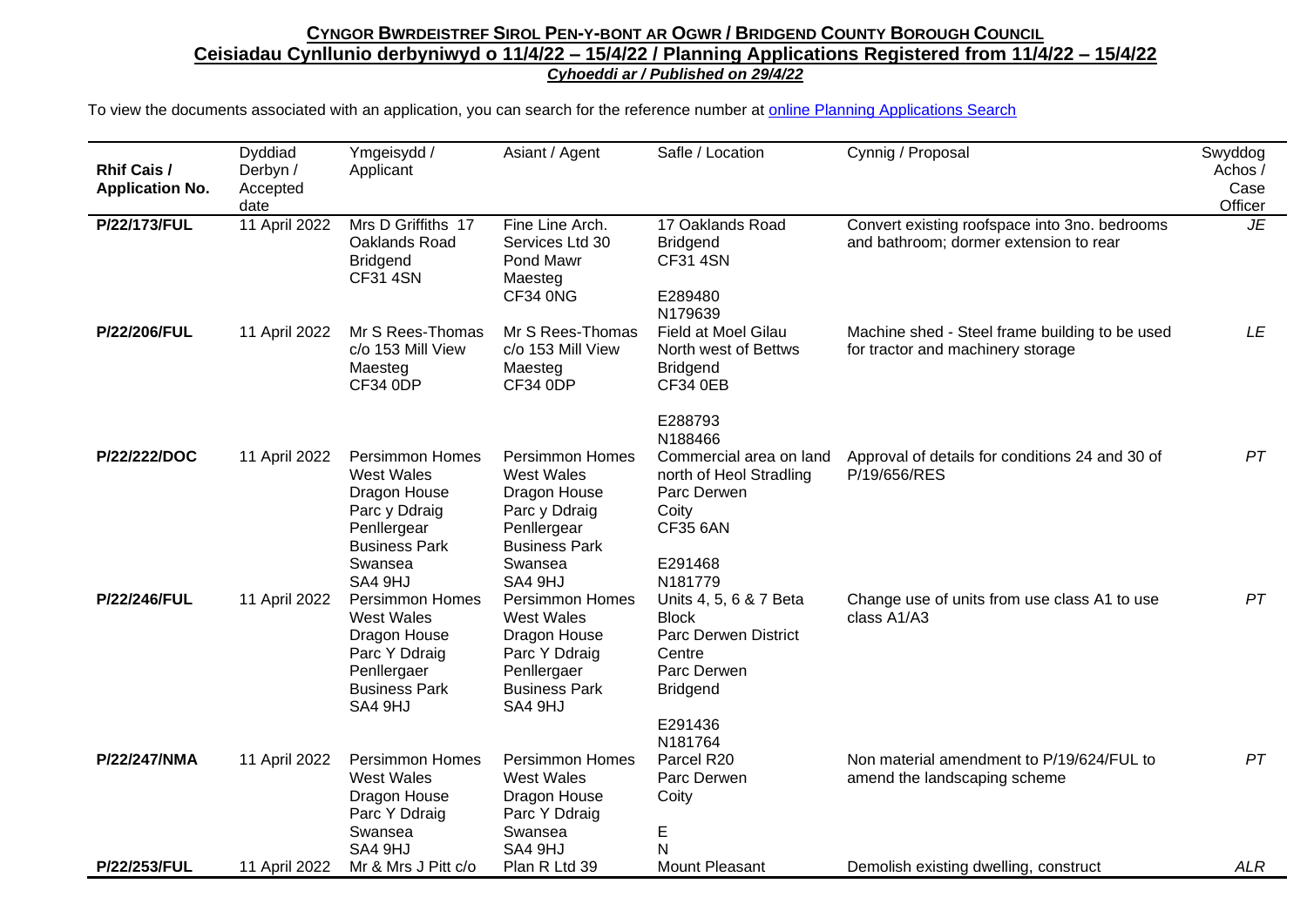## CYNGOR BWRDEISTREF SIROL PEN-Y-BONT AR OGWR / BRIDGEND COUNTY BOROUGH COUNCIL **Ceisiadau Cynllunio derbyniwyd o 11/4/22 – 15/4/22 / Planning Applications Registered from 11/4/22 – 15/4/22** *Cyhoeddi ar / Published on 29/4/22*

To view the documents associated with an application, you can search for the reference number at [online Planning Applications Search](http://planning.bridgend.gov.uk/)

| Rhif Cais /<br><b>Application No.</b> | Dyddiad<br>Derbyn /<br>Accepted<br>date | Ymgeisydd /<br>Applicant                                                              | Asiant / Agent                                                                              | Safle / Location                                                                                         | Cynnig / Proposal                                                                                                                                                     | Swyddog<br>Achos /<br>Case<br>Officer |
|---------------------------------------|-----------------------------------------|---------------------------------------------------------------------------------------|---------------------------------------------------------------------------------------------|----------------------------------------------------------------------------------------------------------|-----------------------------------------------------------------------------------------------------------------------------------------------------------------------|---------------------------------------|
|                                       |                                         | Plan R Ltd<br>39 Merthyr Mawr<br>Road<br><b>Bridgend</b><br>CF31 3NN                  | Merthyr Mawr Road<br><b>Bridgend</b><br><b>CF31 3NN</b>                                     | <b>Heol Spencer</b><br>Coity<br><b>CF35 6AS</b><br>E292202                                               | replacement dwelling and revised car parking<br>arrangements                                                                                                          |                                       |
| P/22/254/FUL                          | 11 April 2022                           | Mr D Jenkins 4<br>Abergarw Meadow<br>Brynmenyn<br>CF328YG                             | A B S Drawing<br>Services 5<br><b>Ebenezer Terrace</b><br>Blackmill<br><b>CF35 6EA</b>      | N182543<br>Plot 5 St Clares Convent<br>Clevis Lane<br>Porthcawl<br><b>CF36 5NR</b><br>E283770<br>N177600 | Two storey detached dwelling (amended<br>design to previous approval P/19/352/RES)                                                                                    | ES                                    |
| P/22/262/FUL                          | 11 April 2022                           | Mr/Ms Edmunds 9<br>Merlin Close<br>Porthcawl<br><b>CF36 3UB</b>                       | <b>Oscar Clarke</b><br>Design 45 Station<br>Road<br>Llanishen<br>Cardiff<br><b>CF14 5UT</b> | 9 Merlin Close<br>Porthcawl<br><b>CF36 3UB</b><br>E281238<br>N177812                                     | Demolition of existing garage and outhouse;<br>construction of single storey side and rear<br>extension and new porch; relocation of parking<br>with new drive access | JE                                    |
| <b>P/22/31/FUL</b>                    | 11 April 2022                           | Mr & Mrs Morgan<br>86 Tremains Court<br><b>Brackla</b><br><b>Bridgend</b><br>CF31 2SS | Jonathan Evans 36<br>Merthyr Mawr Road<br><b>Bridgend</b><br><b>CF31 3NR</b>                | 86 Tremains Court<br><b>Brackla</b><br><b>Bridgend</b><br><b>CF31 2SS</b><br>E291881                     | First floor side and part first floor rear<br>extension, with additional gables and porch to<br>front elevation                                                       | ES                                    |
| <b>T/22/5/TPO</b>                     | 12 April 2022                           | Mrs V Edwards 14<br>Y Dderwen<br>Llangynwyd<br><b>CF34 9HX</b>                        | <b>IJS Arborists 30</b><br>John Street<br>Cefn Cribbwr<br><b>CF32 0AD</b>                   | N179629<br>14 Y Dderwen<br>Llangynwyd<br><b>CF34 9HX</b><br>E286733<br>N189063                           | Reduce overall size of oak tree in front garden<br>and remove ivy from tree trunk                                                                                     | SG                                    |
| P/22/266/FUL                          | 12 April 2022                           | Mr J Humphreys 63<br>Merthyr Mawr Road<br><b>Bridgend</b><br><b>CF31 3NN</b>          | Duffryn Design<br>Duffryn Mawr<br>Pontsarn Lane<br>Cowbridge<br><b>CF717UP</b>              | 63 Merthyr Mawr Road<br><b>Bridgend</b><br>CF31 3NN<br>E290377                                           | Demolish existing single storey addition;<br>construct two storey/first floor rear extension<br>with single storey infill rear extension                              | <b>ALR</b>                            |